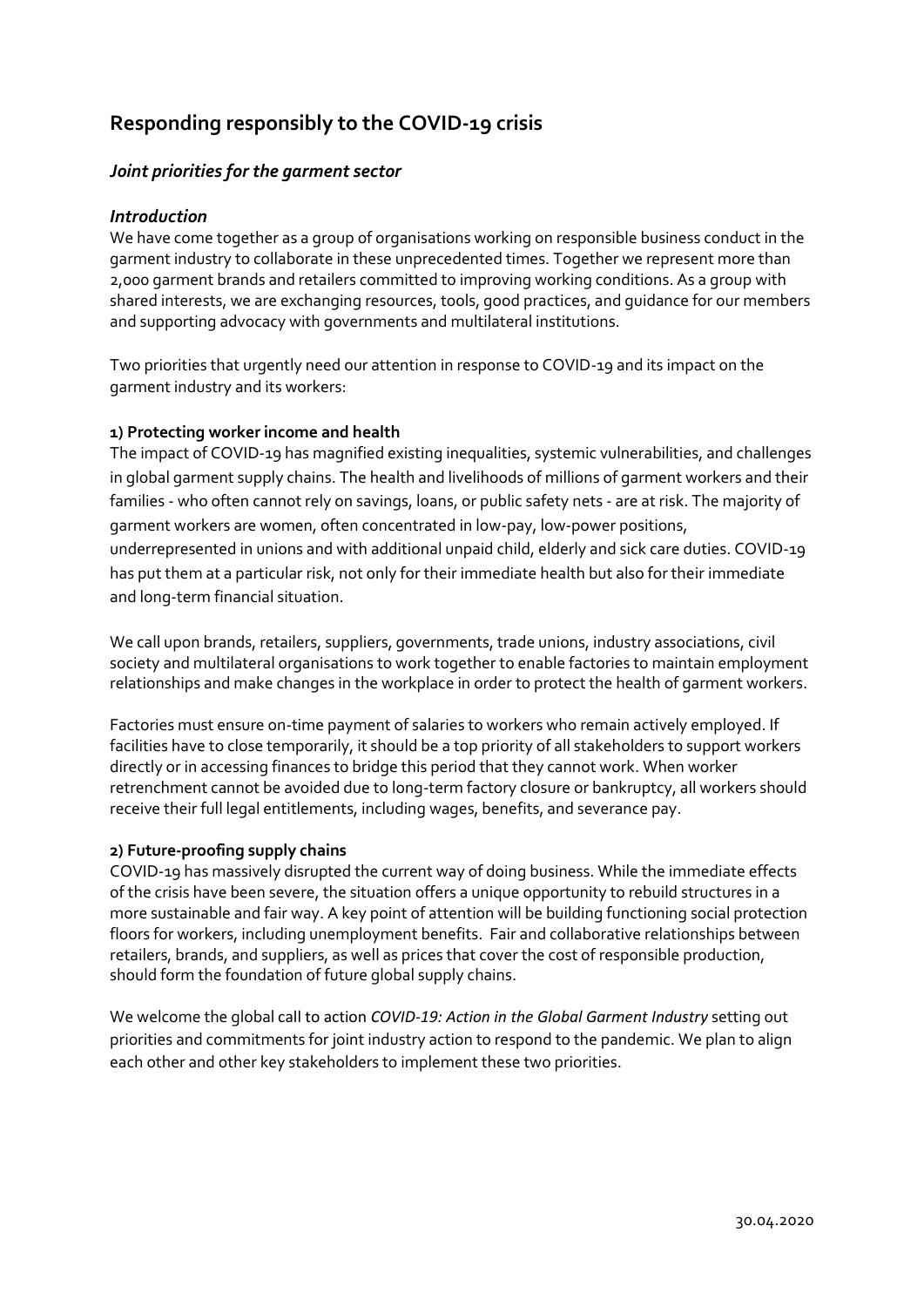# *A joint call to action to the garment sector*

This first joint statement is focused on the crisis and early recovery phase and:

- calls upon governments and multilateral institutions for action; and
- provides practical guidance on how brands can respect the rights and livelihoods of workers.

We are working on additional guidance concerning the recovery phase and post-COVID-19 period.

#### *Call on governments and multilateral institutions*

#### *Instant relief for international supply chains*

Governments of garment-producing countries certainly have a duty to protect and care for their citizens. We also call upon governments of countries where the head offices of our member brands and retailers are based to take into consideration the impacts of the COVID-19 outbreak throughout global supply chains. We call upon our governments to coordinate with multilateral institutions to provide relief funds directly to garment workers and prioritize employment when providing relief to companies.

#### *Long-term improvements*

This crisis demonstrates the need for long-term, sector-wide improvements securing social protection floors for workers in sourcing countries. We call upon governments and multilateral institutions to establish and maintain strong social protection floors, and to extend social protection for workers and employers in the garment industry, consistent with ILO standards including health and sickness benefits, unemployment, employment injury, and medical insurance, involving trade unions and industry associations in the process.

To ensure the long-term sustainability of garment supply chains, we call on governments to financially support a collaborative, coordinated approach to create and strengthen these social protection floors in producing countries.

#### *Call on brands and retailers*

We understand garment brands and retailers are facing extremely difficult times and are focused on keeping business afloat. Despite these challenging circumstances, companies must continue to uphold principles of responsible business conduct. This includes understanding how their decisions during the crisis will impact workers in their supply chain and doing everything they can to mitigate negative impacts. We provide country-specific guidance on our websites (see annex) to help members stay updated on the situation in production countries and encourage them to pay close attention to concerns flagged by local stakeholders; in particular trade unions. We call on companies to communicate transparently about the measures they take in this crisis to ensure accountability and peer learning.

Each organization is working directly with its members to provide more detailed guidance, resources, and examples of good practices (see annex). We call upon our members and all garment brands and retailers to implement the following key responsible practices during the crisis and initial recovery phase.

#### **Responsible sourcing decisions**

- Maintain frequent and transparent dialogue with all supply chain partners on sourcing decisions and look for collaborative solutions. No unilateral decisions should be taken.
- We expect retailers and brands to honour their obligations and pay in full for orders completed or in progress.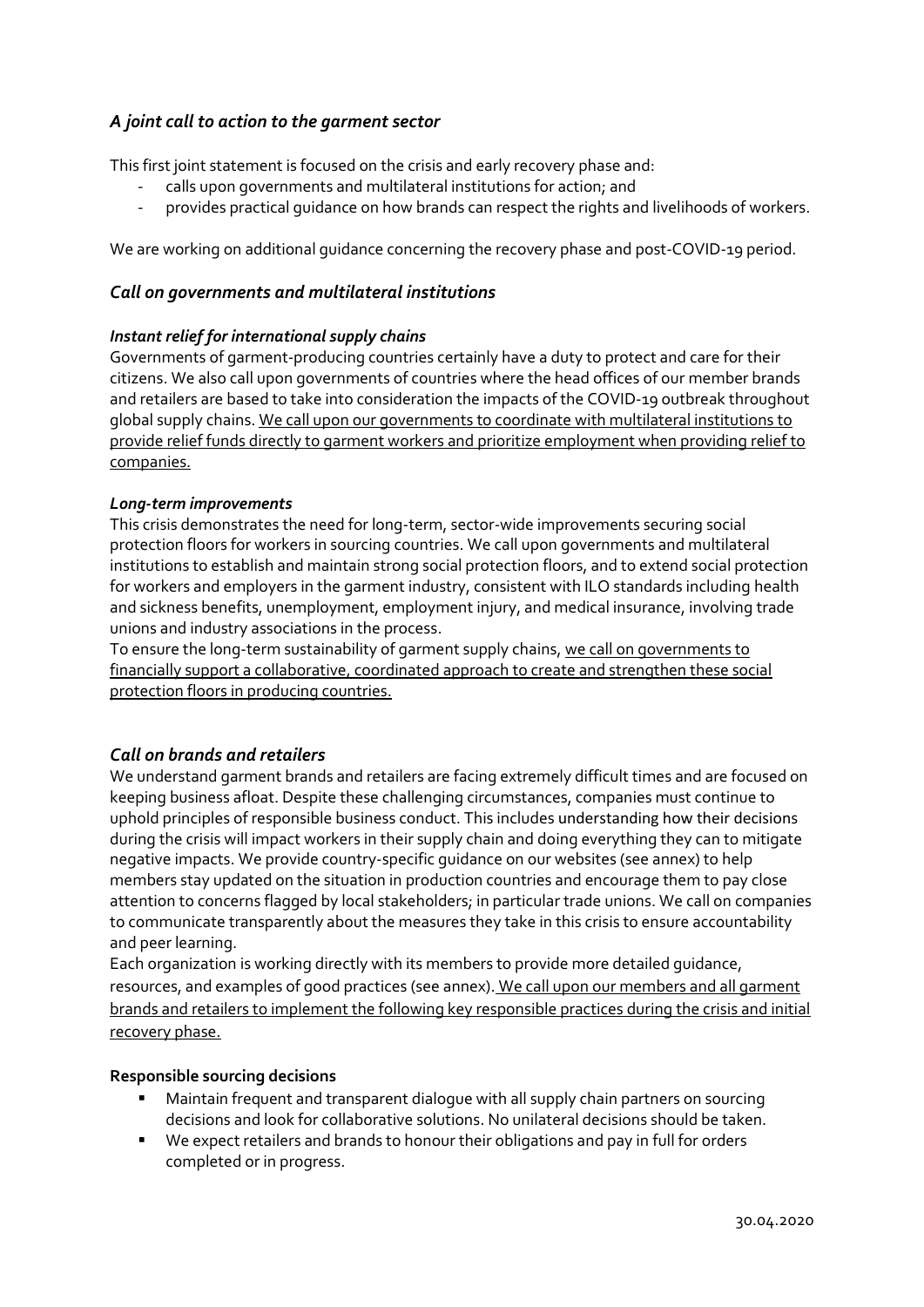- **EXP** If orders cannot be completed, we expect retailers and brands to prioritize covering labour costs, as well as materials or other costs that have already been incurred.
- We expect companies to work hard to minimise the ongoing impact upon workers who will already be facing difficult circumstances.
- Collaborate with suppliers on orders for upcoming months to identify alternatives to cancelling orders and treat order cancellations as a last resort.
- Anticipate changes or delays in production and be flexible about delivery dates, payment terms, and financial liability.
- Do not terminate the business relationship with your supplier without first having discussed scenarios and solutions with your supplier. If exit is unavoidable ensure that workers are protected and paid.
- Work closely with suppliers including raw material suppliers to collaboratively plan and secure capacity needed and provide updated forecasts.

### **Safeguarding factory working conditions**

- Listen to the voices of workers through their trade unions, social dialogue mechanisms or elected worker representatives.
- Make sure safety measures to contain the risk of infection are implemented at the work floor. Workers should be informed about their rights and provided correct information on preventive safety measures.
- Factories should have a mechanism in place to address questions from workers and involve them in decision making. Workers must have access to a trade union or other worker representation to collectively respond to measures or to raise issues. Workers should have access to a channel to support remedy of problems related to their rights. Grievance channels should be accessible to workers even if factories have closed, or the workers have been retrenched.
- Workers should have access to safe transportation to the factory.

#### **Membership-based organisations: Supporting organisations:**





**FAIR LABOR** 

**ASSOCIATION** 









Partnership for

**Sustainable Textiles**